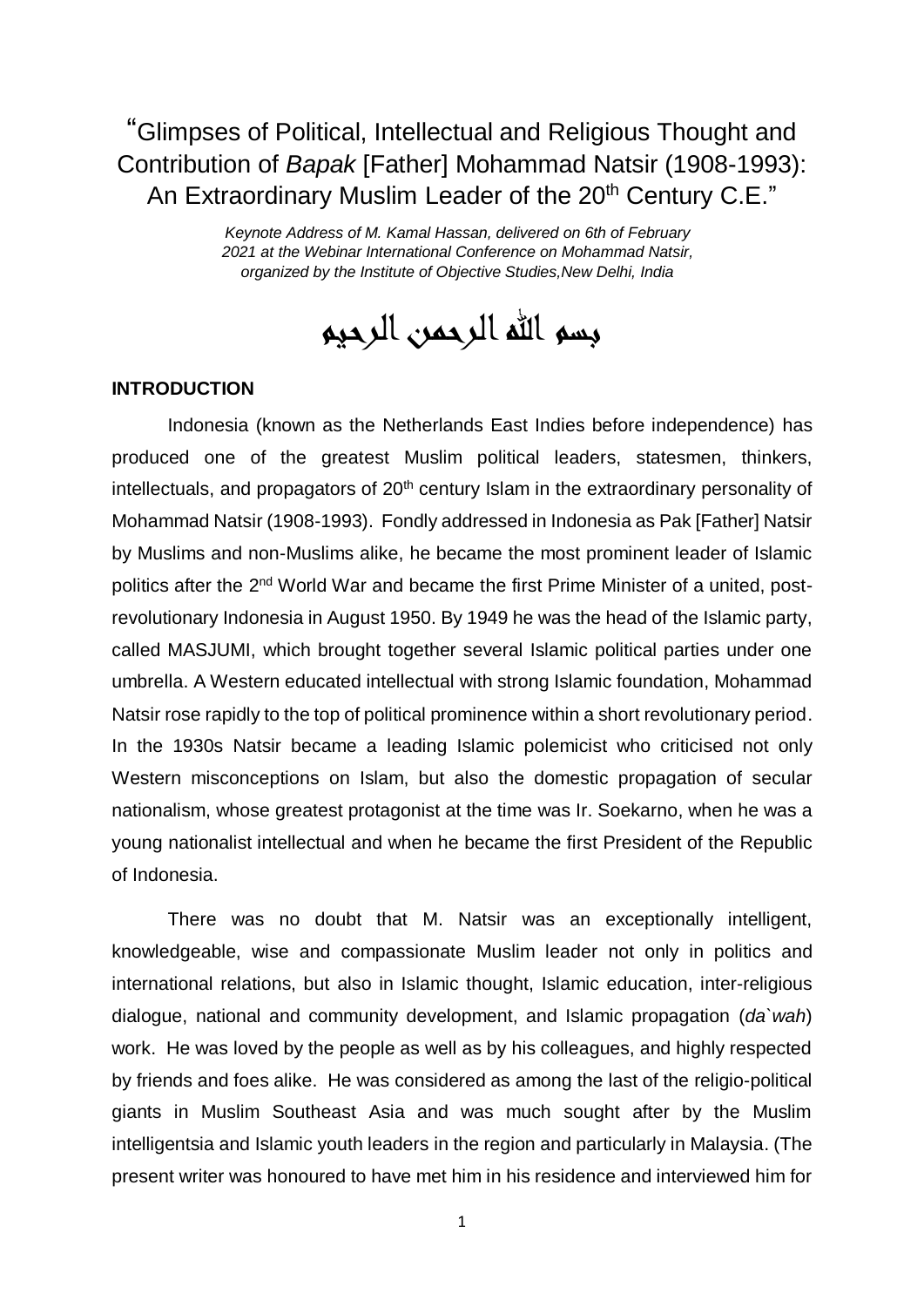more than an hour in Jakarta in 1973, and to have had the opportunity to visit him in a Jakarta hospital where he was warded a few months before he passed away in 1993).

## **FACETS OF HIS THOUGHT AND CONTRIBUTIONS**

As a highly regarded political leader, Islamic thinker and activist intellectual, his influence was far greater than any other thinkers of Islam or contemporaries of his time. His close friend and contemporary called Hamka (alias Hj. Abdul Malik Karim Amrullah (1908-1975) was another famous Islamic religious scholar and propagator of Islam in the Malay-Indonesian world. If Hamka was the most well-known "*ulama*intellectual" of his time, then Mohammad Natsir was undoubtedly the "intellectual*ulama*" *par excellence* of post-independent Indonesia, because the former was educated only in Islamic religious sciences and Arabic, while the latter was formally educated in the secular Dutch-oriented educational system and knew Dutch, German, English, French, Latin and Arabic, while he also had profound knowledge of the religion and civilisation of Islam which he acquired from Islamic religious institutions and private Muslim organisations. He was widely known and admired for being what Prof. George M. Kahin said about him after he met Natsir when he was the then Minister of Information that he was "extraordinarily modest and unpretentious." The full statement of George Kahin is as follows:

Last of the giants among Indonesia"s nationalist and revolutionary political leaders, he [Mohammad Natsir] undoubtedly had more influence on the course of Islamic thought and politics in post-war Indonesia than any of his contemporaries. By nature extraordinarily modest and unpretentious, he had a well-deserved reputation for personal integrity and political probity. He always lived simply with respect to house and attire, even in 1950 as prime minister. When I first met him in 1948 and he was the Republic's minister of information, I found a man in what was surely the most mended shirt of any official in Yogyakarta; it was his only shirt…(Yusrizal, 2010: 3)

As a young Muslim student leader of the *Jong Islamieten Bond* (Union of Young Muslims) of Bandung and a teacher in the city, Natsir began writing on the subject of Islam in 1929 until 1935 particularly in the magazine *Pembela Islam* (Defender of Islam) associated with Ahmad Hassan, a rather hard-liner religious leader of a reformist Islamic organisation *Persatuan Islam* (PERSIS) to which Natsir aligned himself. His grounding in the knowledge of al-Qur'an, *Sunnah* and Arabic was deepened by his study of classical as well as contemporary exegesis of the Qur'an,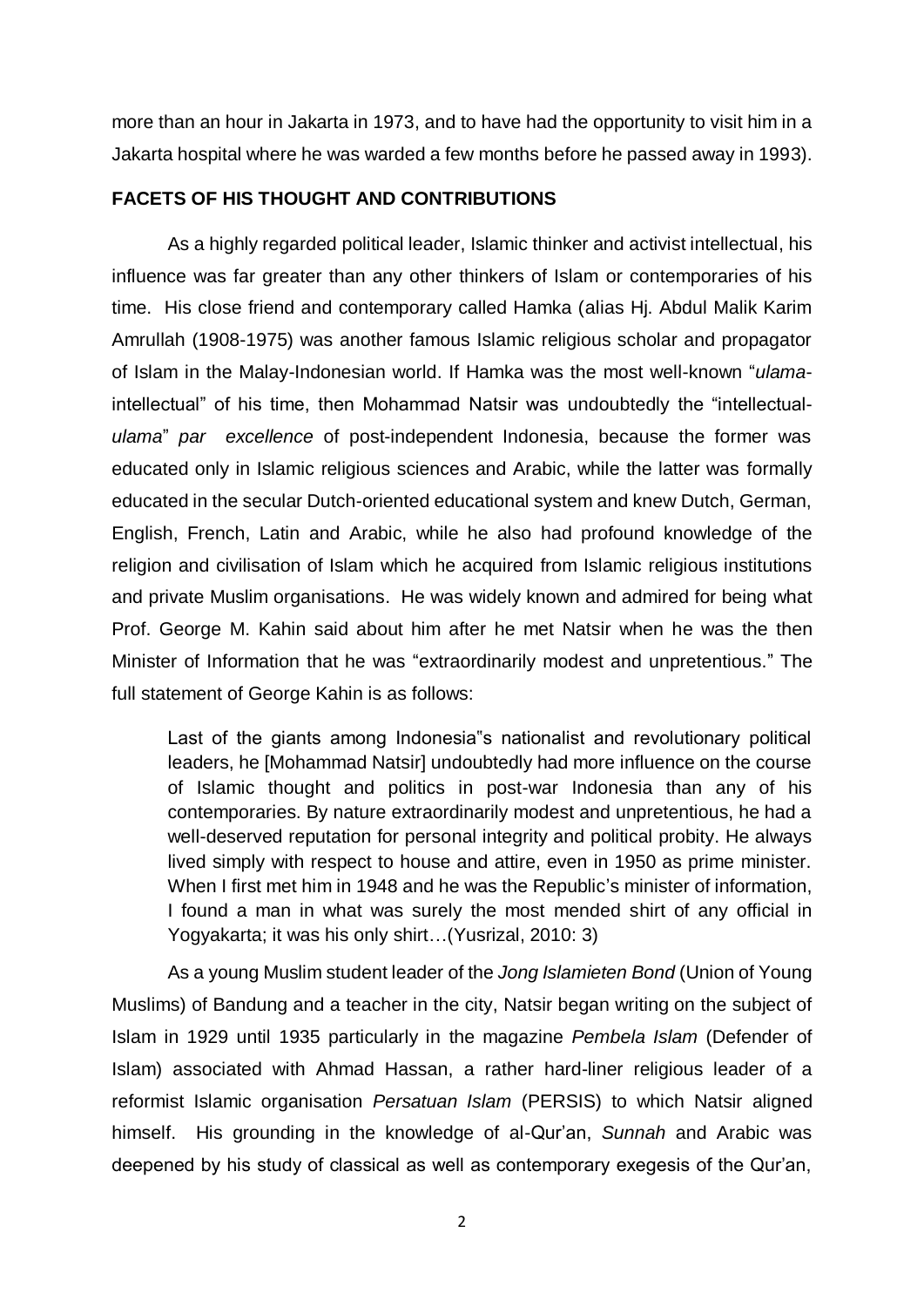including *Tafsir al-Furqan* of Ahmad Hassan in Bandung (Adian dan Nuim, 2007). As a prolific young Islamic writer, he also contributed his reformist Islamic ideas in *Pandji Islam*, *Pedoman Masyarakat* and *Al-Manar*. He had authored approximately 45 books, monographs and hundreds of articles in various magazines and journals. When he read what the influential Dutch orientalist Snouck Hurgronje wrote, namely "*La solution de la question islamique dépend de l'adhésion des indigènes a notre civilisation"* (the solution to the Islamic problem hinges upon the adherence of the indigenous people to our [western] civilisation) through secular Western education, he became more motivated to establish Islamic educational institutions in order to counter the negative effects of secular education introduced in Indonesia by the Dutch. Regarded as a perfectionist and philosophical teacher ("*Guru yang perfeksionis filosofis*") , he was very concerned with the negative effects of secular Western education upon the younger generation bearing in mind Snouck Hurgronje's advice to the Dutch government that "[Western] education and learning will be able to liberate Muslim people from the grip of Islam" (Natsir, 1955). He was also responsible for establishing the school of Islamic Education (*Pendidikan Islam or PENDIS*) which he led until 1942, because he was at heart an educationist who was driven by Islamic civilisational vision and the excellent model of Prophetic personality and character.

Realising the negative social and political consequences of the educational and cultural dichotomy of traditionalist and conservative religious education on the one hand and that of modern secular education on the Muslim community on the other hand, Natsir felt the need to work towards the integration or unification of the two opposing systems, so that eventually there would emerge the "ulama-intellectual" and the "intellectual-ulama" ideal types in Indonesian society (Natsir, 1955). Hence M. Natsir expressed as early as 1938 the necessity of establishing a Higher Islamic College (*Sekolah Tinggi Islam* or "*Universitet Islam*") in Indonesia (Natsir, 1955), and formed the Association of Muslim Higher Institutions of Learning (*Perikatan Perguruan-perguruan Muslimin Indonesia*) with the acronym "Permusi" (Natsir, 1955). The Islamic Higher College was founded in Jakarta in 1945 and was moved to Jogyakarta in 1946. By 1947 it became the Islamic University of Indonesia (*Universitas Islam Indonesia*), the first private Islamic university in Indonesia. As a leading public intellectual Mohammad Natsir's academic writings not only focussed oneducational issues. They touched on various social, political, economic, religious,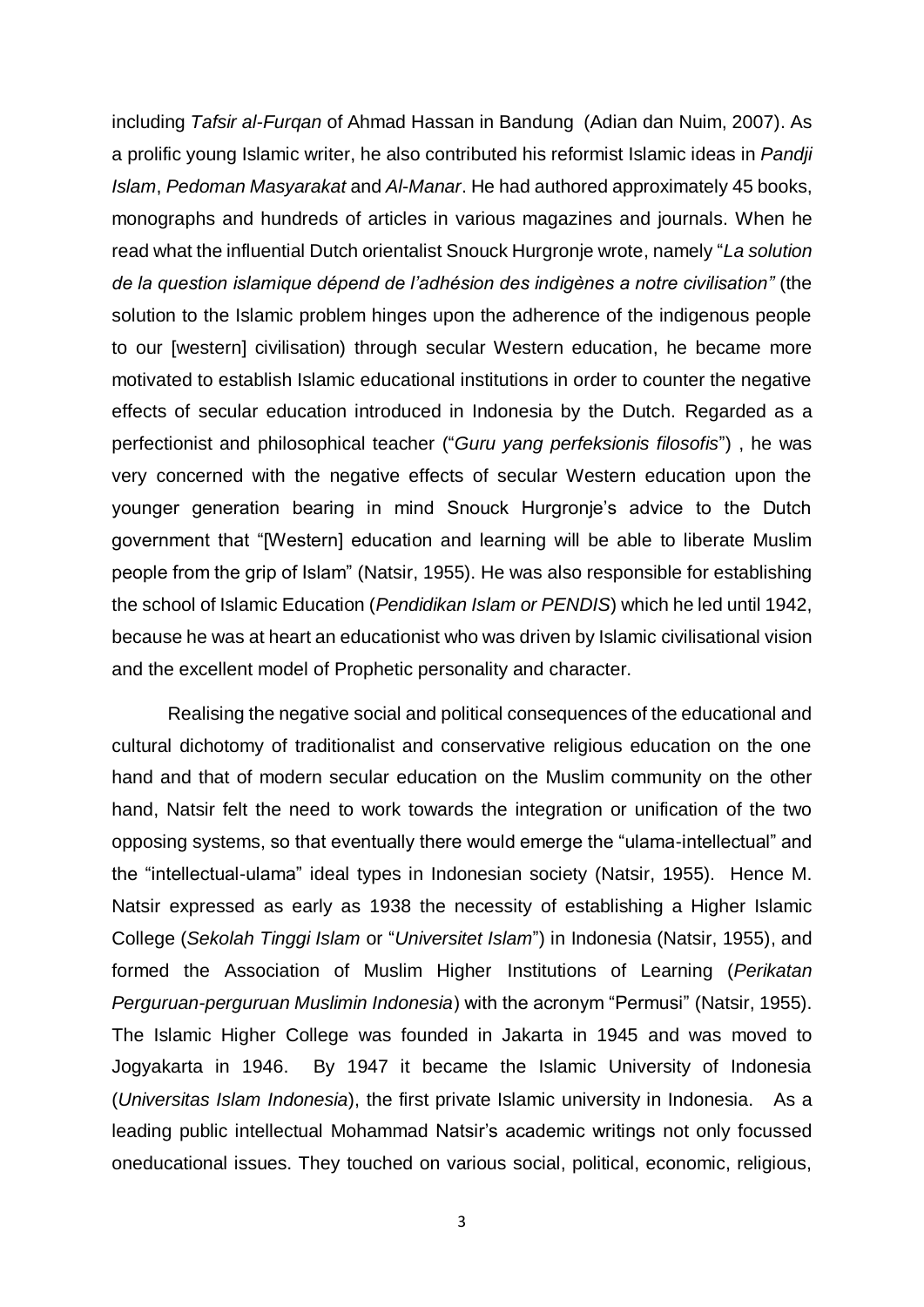and cultural issues of his time, but in each of them he would introduce Islamic perspectives.

Education in Natsir's intellectual discourse is a process of holistic spiritualphysical development "which leads to the perfect formation and complete development of human qualities in its fullest sense" (*jang menudju kepada kesempurnaan dan lengkapnya sifat-sifat kemanusiaan dengan arti yang sesunguhnya"* (Natsir, 1955). He explained that the aim of integrated education was none other than to actualise the life of *`ubūdiyyah* (servitude) to Allah (S.W.T.) as ordained by Him in *Sūrah al-Dhāriyat* 51: 56). He reiterated that in the worldview of the Qur'an it was the knowledgeable scholars who were the truly God-fearing servants of Allah (S.W.T.) (Q. *Fāṭir* 22:28). Grounded in the worldview of *Tauḥīd* -- affirmation of the absolute oneness of God and the oneness of His all-embracing sovereignty over every aspect of human life and the cosmos) -- Islamic education, Natsir argued, would ensure well-being in this world and happiness in the Hereafter (Natsir, 1955).

In 1938, Natsir joined an Islamic political party and became its leader of the Bandung branch until the  $2^{nd}$  World War. During the Japanese interregnum from 1942 until 1945, Natsir was actively involved in educational activities, and also became a member of the newly formed Islamic organisation which later was changed into *Madjelis Syuro Muslimin Indonesia* (Consultative Council of Indonesian Muslims), or MASJUMI, which became the largest and most influential Islamic political party which brought together several Islamic political parties from the whole of the Netherlands East Indies. Later he became the leader of MASJUMI which, after the war, became the powerful political force and voice for Islamic nationalism and patriotism as opposed to the other two contending ideologies of secular nationalism and Communism. That brought him and Masjumi into direct political confrontation with Ir. Soekarno, the charismatic and popular leader of the Nationalist Party of Indonesia (*Partai Nasionalis Indonesia*) who championed secularism as the basis of the would-be nation of Indonesia, along the lines of Kemalist Turkey. Natsir opposed the new concept of Indonesian nationalism and argued that only Islam properly understood as a universal civilisation with democratic principles could be the most appropriate foundation of the new nation with overwhelming Muslim majority population. The polemics and debates between Natsir and Soekarno are well documented in the book of Natsir called *Capita Selecta* which compiled his more than sixty articles in two volumes.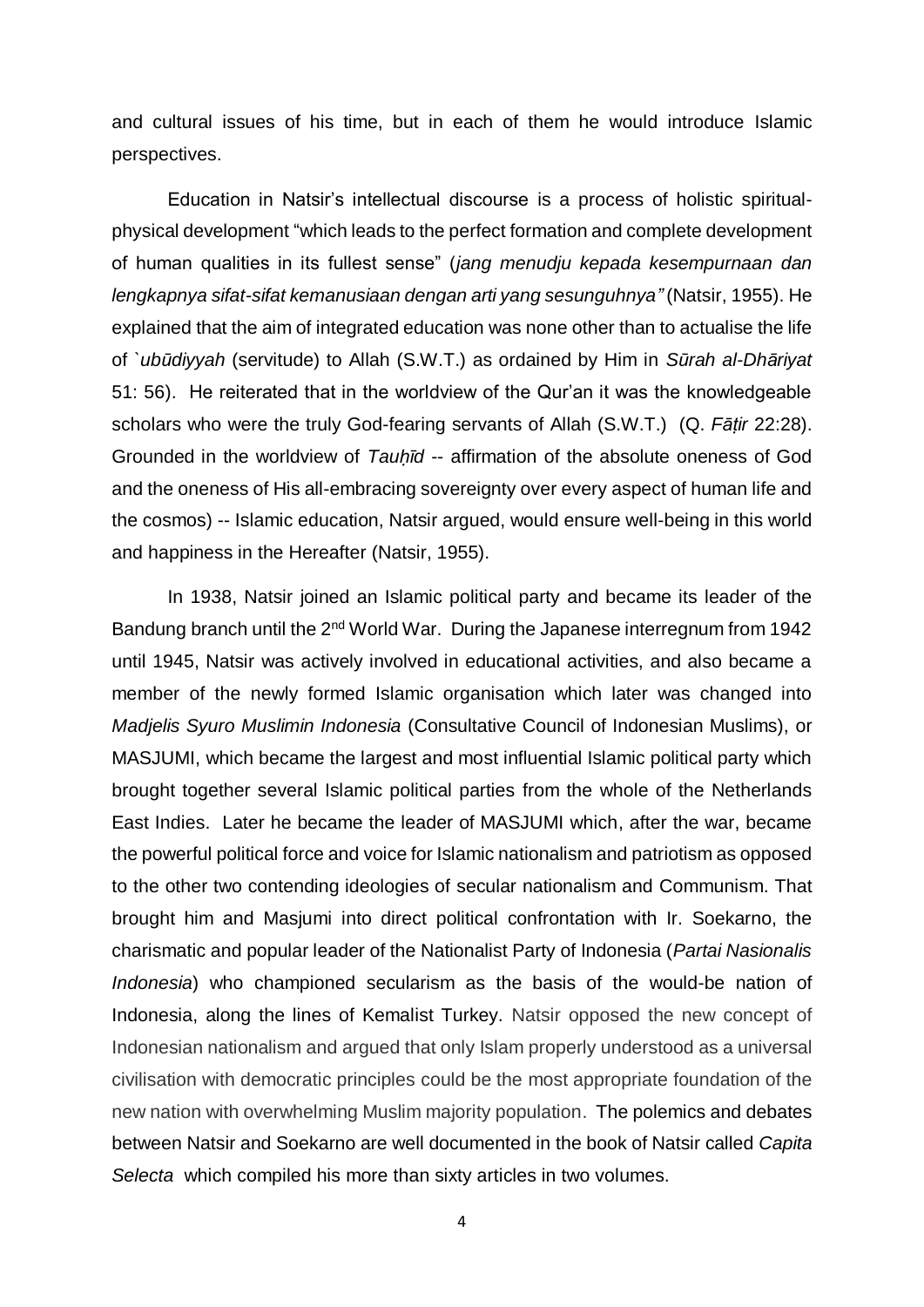His disagreements with the secular nationalistic stand of Sukarno hinged upon his Islamic vision of the future of the new nation. Those disagreements notwithstanding, Natsir was willing to cooperate with the secular nationalists for the larger interest of the fledgeling nation. This was with regard to the newly reached agreement with the Netherlands at the 1949 Round Table Conference, which in his view was not in the best interest of Indonesia, because it meant that the new nation would be a federation of several Indonesian states, a political structure that would be advantageous to the former colonial master, the Netherlands. In addition, Natsir was perturbed by the failed Communist Coup attempt of Madiun in 1948. In the interest of forging a united nation of the new Indonesia, Natsir therefore initiated his historic motion to the parliament in 1950 -- after consulting Soekarno and vice-president Hatta -- for the integration of Indonesia as a single unitary nation. This motion which became known as "*Mosi Integral Natsir*" was widely accepted even by those states which were in the federation structure. Thus Indonesia became the Unitary State of the Republic of Indonesia (*Negara Kesatuan Republic Indonesia*, NKRI) thanks to the brilliant initiative of Natsir which saved the archipelago nation from becoming a potentially fractious republic and a divided nation. Hatta was reported to have likened Natsir's motion as the "second declaration of independence of Indonesia." (*Jawa Pos*, 3 April 2018).

However, in the new unitary Republic, Mohammad Natsir had to contend with the strong opposition from the secular nationalists. He became increasingly disillusioned with the authoritarian attitudes and decisions of President Soekarno, the ensuing political chaos and internal divisions of the government, as well as the Islamically inspired *Darul Islam* rebellion which remained unresolved. Not willing to compromise on matters of principle, Natsir decided to resign from the government and he and his party leaders joined the Sumatra-based rebellion known as Revolutionary Government of the Indonesian Republic (*Pemerintah Revolusioner Republik Indonesia,* PRRI) in 1958. The rebellion was, however, crushed and in 1961 Natsir and other leaders of the rebellion were imprisoned by Soekarno. After the collapse of Soekarno's regime in 1966 at the hands of Gen. Suharto, Natsir was released from prison.

Like most reformist Islamic intellectuals around the world, Natsir propounded the Tauhidic worldview and the totality of Islam as a complete and holistic way of life.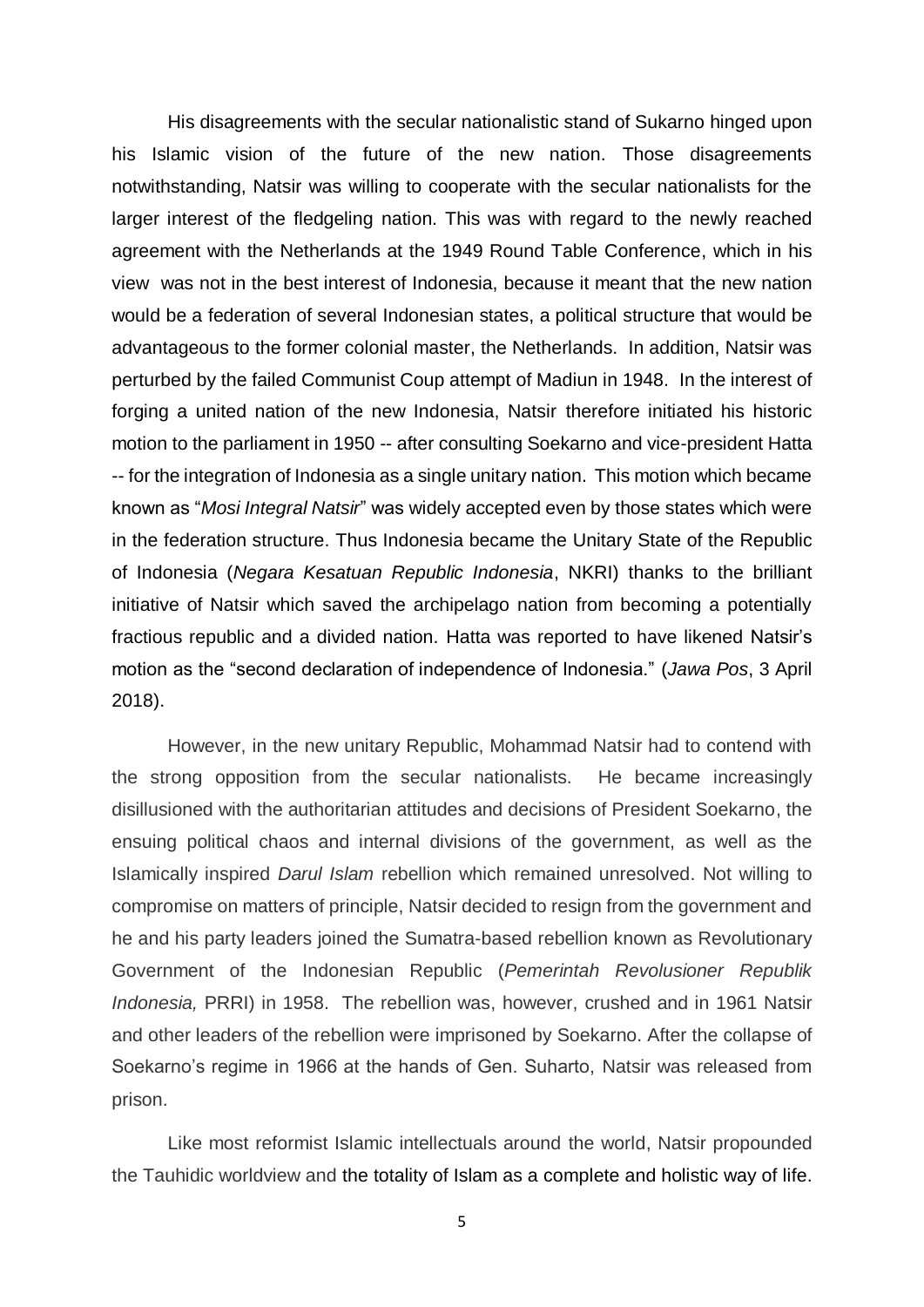As the Indonesian archipelago was mainly Muslim populated and Islam had for a long time defined the religion and culture of the majority of the people, Natsir argued that the Indonesian state should be based on Islam, not in the form of a theocratic state, but that Islamic values would be imbued in the governance and development of the state. Strongly opposed to communism, secular nationalism and authoritarianism, he regarded democracy to be compatible with Islam. Thus, based on this understanding, Natsir developed a new concept of what was called "Islamic democratic state" (Luthfi Assyaukanie 2004:.77). Natsir explained:

Perhaps people will ask: Is Islam undemocratic? We answered: Islam is democratic in the sense that it is anti dictatorship (*istibdad*), anti absolutism and against authoritarianism. [Democracy] does not mean the parliament's approval to abrogate [the legal status of] gambling and pornography and to whether the myth (*khurafat*), idolatry (*kemusyrikan*) and so on, should be discussed democratically. No! this is not the right of Parliament to discuss. (Mohammad Natsir, *Agama dan Negara dalam Perspektif Islam*, Jakarta: Media Dakwah, 2001, 89 in Ahmad Ali Nurdin, 2016: 77)

Natsir elaborated in his polemic with Ir. Soekarno that Islam was a sufficiently flexible synthesis which would accommodate what had necessarily to evolve in radical ways in circumstances which require radical solutions, without undermining the aspects of Islam which were not supposed to change (Natsir, 1980a). Therefore, in a state which is based on Islamic teachings, what the parliament should be doing is not to use the vote to question the fundamental principles of religion but to discuss ways and means to operationalise the Divine norms and values (Natsir, 1980a).

As a prominent leader of the Muslim *ummah*, Natsir's exceptional intellectual, ethical and spiritual qualities have impressed his closed associates as well as the masses. His close friend Mohamad Roem regarded him,

[as] the heart and conscience of the ummah, in addition to being a national warrior, patriot, politician, diplomat, statesman, educator, teacher, writer, thinker and *da`i* (proselytiser). Studies also show that the attributes of a*Mu'min*  (Believer)*, Mukhliṣ* (Sincere Servant) and *Muttaqī* (God-fearing Servant) have unified the variety of Mohammad Natsir's functions and personality in a unity that is harmonious, beautiful and attractive."(Anwar Haryono, 2001; Endang dan Rais, 1988).

This exceptional, multi-talented and visionary personality appeared to possess three special qualities which was described by Mohamad Roem as follows: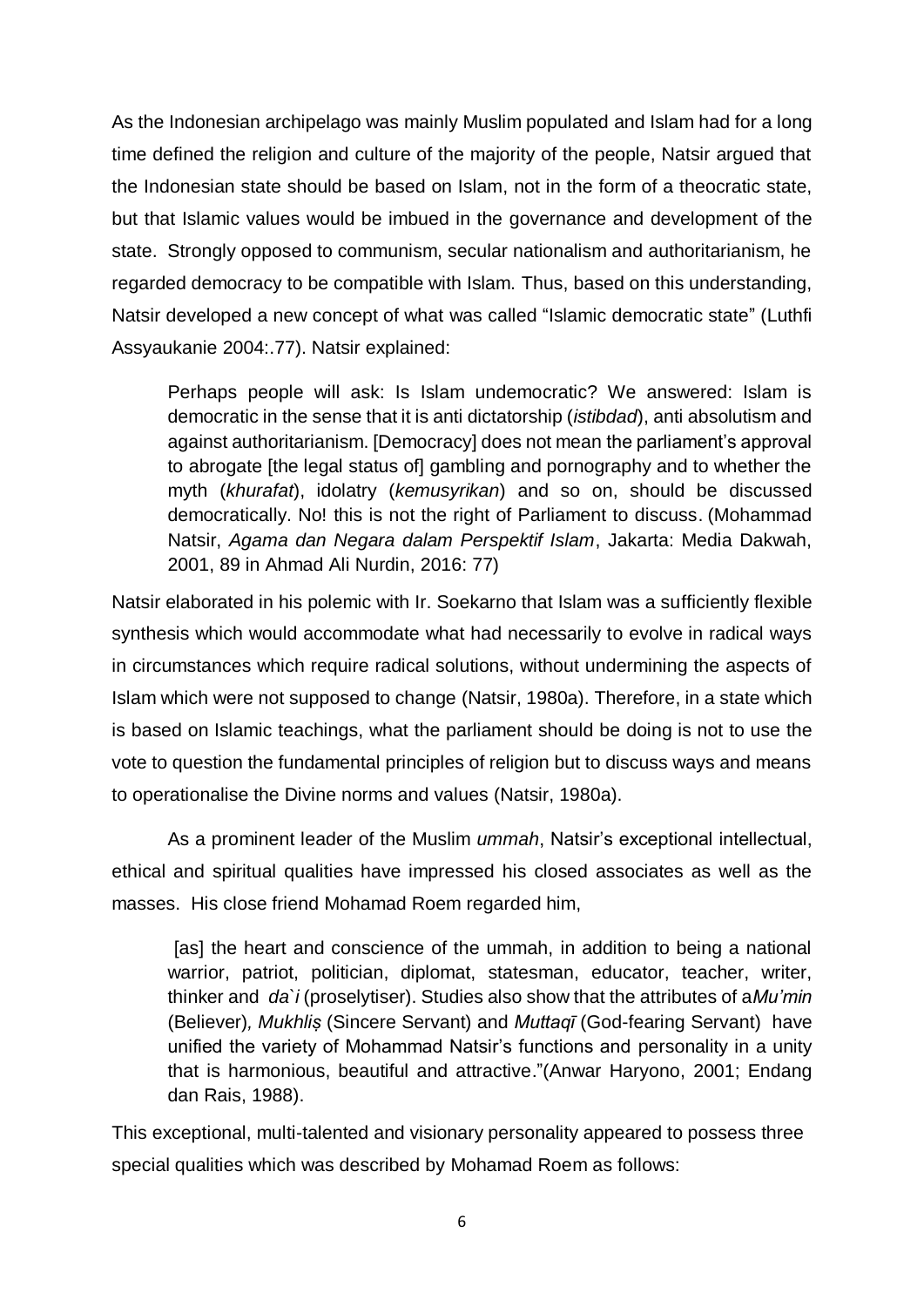When he plunged into the arena of politics, Mohammad Natsir was an exemplary politician. When he plunged into the field of physical struggle, he became a brave commander and when he entered into a debate with the adversary, he emerged as an expert in knowledge and Islamic *da`wah*. With his deep knowledge of *Sīrah* (biography) and the role of Prophet Muhammad (s.a.w,) as a Leader of the *Ummah* who struggled, emigrated and fought to establish the truth and justice of Allah – he did not admit the possibility of "half-Islam" or recognised any type of "half-falsehood" (Anwar Haryono, 2001; Endang dan Rais, 1988).

The superior intellectual quality of Natsir contributed significantly to the advancement of the discourse of Islamic renewal and reform in 20<sup>th</sup> century Indonesia. In emphasising the necessity of reform, he made sure that it was a genuine Islamic discourse and effort because modern Muslim history has shown that there have been modernists, secularists, socialists or deviants who have used the labels of *Iṣlāh*  (reform) and *Tajdīd* (renewal) as a camouflage for deviant ideas or programmes. The controversial thoughts, theories and initiatives of Prof. Haron Nasution, Dr. Nurcholish Madjid and Abdur Rahman Wahid ("Gus Dur") which were futher developed by the younger generation of Muslim intelligentsia beyond the life-time of Natsir were examples of unauthentic Islamic reformism or renewal. Although he did not live long enough to witness the disruptive consequences of the so-called "Neo-Modernism" and the Liberal Islam Network in the beginning of the 21<sup>st</sup> century, he did express his caution thus: "When the renewal effort undertaken goes beyond the limits of Islam, then it is clearly an act of treachery" (Barton, 1995). The challenges posed by the liberal thoughts of Dr. Nurcholish Madjid, Abdur Rahman Wahid and Ulil Abshar-Abdalla and his colleagues in Liberal Islam Network have been regarded by some Islamic scholars of contemporary Indonesia as manifestations of "intellectual diabolism" ("*diabolisme intelektual*" (Adian dan Nuim 2005) or "diabolical thinking" ("*diabolisme pemikiran*") (Syamsuddin, 2008). (See also Barton, 1995; Adian, 2003,; and Luthfi 2002)

In addressing the challenge of rationalism espoused by Muslim secular nationalists and scholars in the 1940s, Natsir affirmed, in a way similar to what his contemporary Hamka did in his prolific writings, the importance of reason and the religious necessity to use the intellect in human life as well as in the construction of human civilisation. But he clarified that "the autonomous reason freed from religious convictions" ("*akal merdeka yang bebas dari pegangan Agama*"), or "autonomous reason wrongly applied" ("*akal merdeka yang salah pasang*"), or "independent reason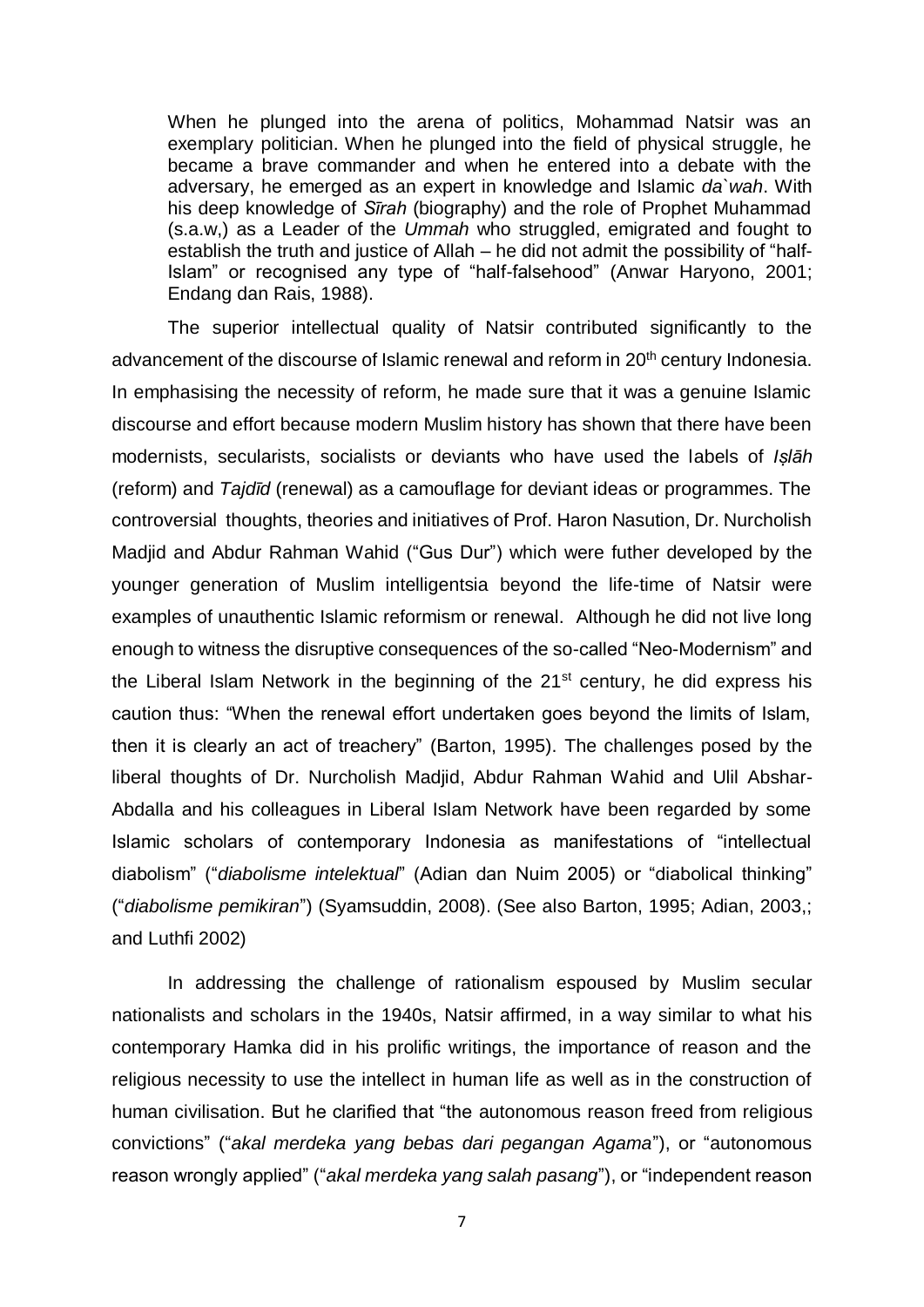which has lost the way" ("*akal merdeka yang tersesat*") or "which is undisciplined" ("*yang tidak berdisiplin*") will lead to many deviations in understanding religion not unlike "the creed of anthropomorphism". His discussion on the issue of "anarchic reason which knows no bounds" ("*akal anarki yang tak kenal batas*") in 1940 is still relevant to contemporary Muslim thought on modernisation and development. He said, among other things: "[T]he end result of what we get from independent intellect is no longer religious interpretation (*interpretasie Agama*), but liquidation of religion! (*likuidasie Agama!*)" (Natsir, 1988).

It would seem that M. Natsir was anticipating the problem of post-modernistic Muslim thought in contemporary Indonesia when he made the following statement: "A 100 per cent independent reason does not place any limits upon itself. It seeks to destroy everything, control everything, criticise everything; except to criticise itself." (Natsir, 1988). Some of the problems posed by the current trend of religious pluralism which posits the equal validity of all world religions appears to be in the foresight of M. Natsir as well. In this regard, M. Natsir discussed the problem of "too many doctors trying to cure the disease" in the variety of interpretations of religion. He said by way of allegory:

There is the doctor who comes with the medicine of "synthesis", that is a medicine which is a mixture of what is recommended by the theosophists who are of the opinion that all religions are equally good. So we can take from Islam what is good and from Christianity or from Hinduism what we feel is good....In the end we produce a liberally mixed religion (*agama gado-gado*). There is the doctor who brings the medicine of "rationalism"…. And as long as that rationalism knows its limits, it is useful to help strengthen and deepen the faith and religious feelings. …. But, whenever such theories turn left and right to understand the essence and attributes of God without observing any limits….then what results is liquidation of religions (Natsir, 1988).

In the field of literature, M. Natsir laid down certain principles so that literature did not represent the "a portrayal of the faulty intelligence of a particular people ("*lukisan dari tingkat ketjerdasan salah satu kaum*") (Natsir, 1955). He explained why the concept of "*l'art pour l'art*" (art for art sake) was objectionable, because although Allah (S.W.T.) was beautiful and loved beauty, He loved only that art which was truly beautiful from the religious and ethical perspective. He said, "whatever is harmful to the spirituality of my people or that which has more harm than good, I have to reject as a dangerous thing!" (Natsir, 1955). Literature of high value is "one that is most lofty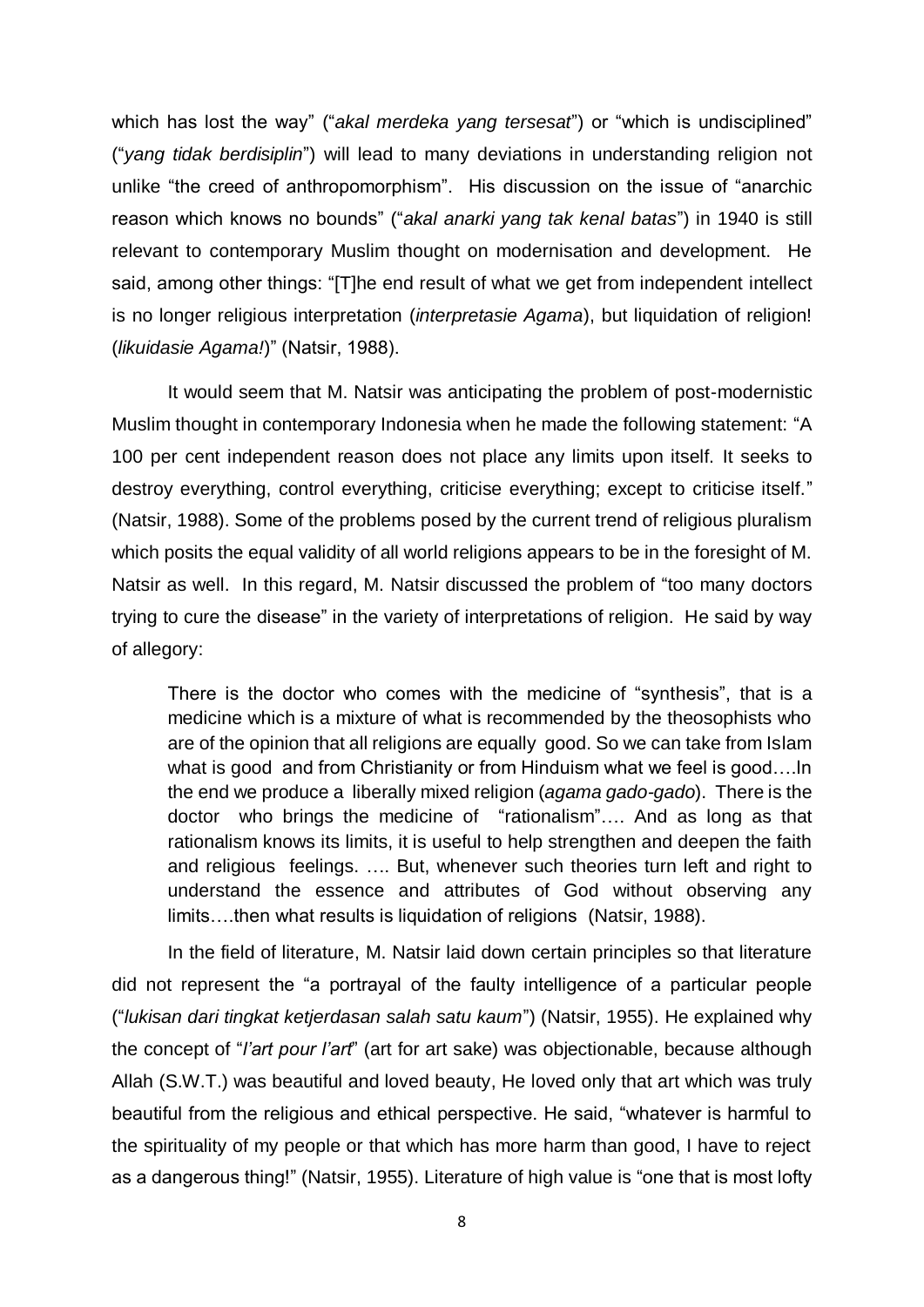and most pure, coming from the heart of the particular society" (Natsir, 1955). He emphasised the importance of *Weltanschauung* or worldview in the intellectuality of a particular community so that the literature that was produced truly represented the lofty and noble aspirations of the people and portrayed the philosophy of life of the people (Natsir, 1955).

It is noteworthy that as an Islamic intellectual and polemicist, Natsir indirectly promoted an ethical code in the conduct of intellectual debates or dialogues. It is wellknown that he had engaged Ir. Soekarno for a long time in intellectual polemics, but his strong opposition to the secularising views of Soekarno did not prevent him from sustaining a respectful humanistic relationship with him to the very end. Such cordial relationship was also maintained with his political adversaries among the socialists, Marxists, Protestants and Catholics. Both he and his colleagues in Masjumi also showed a high degree of accommodationism of political differences in the case of their promotion of the sacrosanct "seven words" in the Jakarta Charter which made it "obligatory [for the state] to implement the *sharī`ah* for its adherents [the Muslim community]". They were prepared to withdraw their insistence on the inclusion of the "seven words" in the Preamble of the 1945 Constitution in order to induce the minority Christian communities to agree to the establishment of the unitary Indonesian Republic. They compromised with the understanding that the first principle of the Pancasila ideology would be interpreted from the Islamic perspective -- an understanding that was not observed by the subsequent regimes of post-independent Indonesia. M. Natsir was once asked by Drs. Lukman Harun as to "why we failed in politics?" His answer was, "Because we were practicing sincerity in politics" (Anwar Haryono, 2001).

The advent of the New Order after the collapse of Sukarno's dictatorial regime in 1966, unfortunately proved to be a serious setback to Islamic political activism or what is labelled in Western political circles and media as "political Islam", because the military government decided to ban the influential and most prominent Islamic party Masjumi, and Natsir with his colleagues were legally prevented from being politically active in the domestic political scene. Natsir, however, found an alternative channel for spreading his reformist thought, democratic political vision and religious charisma to the Indonesian society by establishing the Islamic Propagation Council of Indonesia (*Dewan Da`wah Islamiyah Indonesia*, DDII). Through this *da`wah* institution and its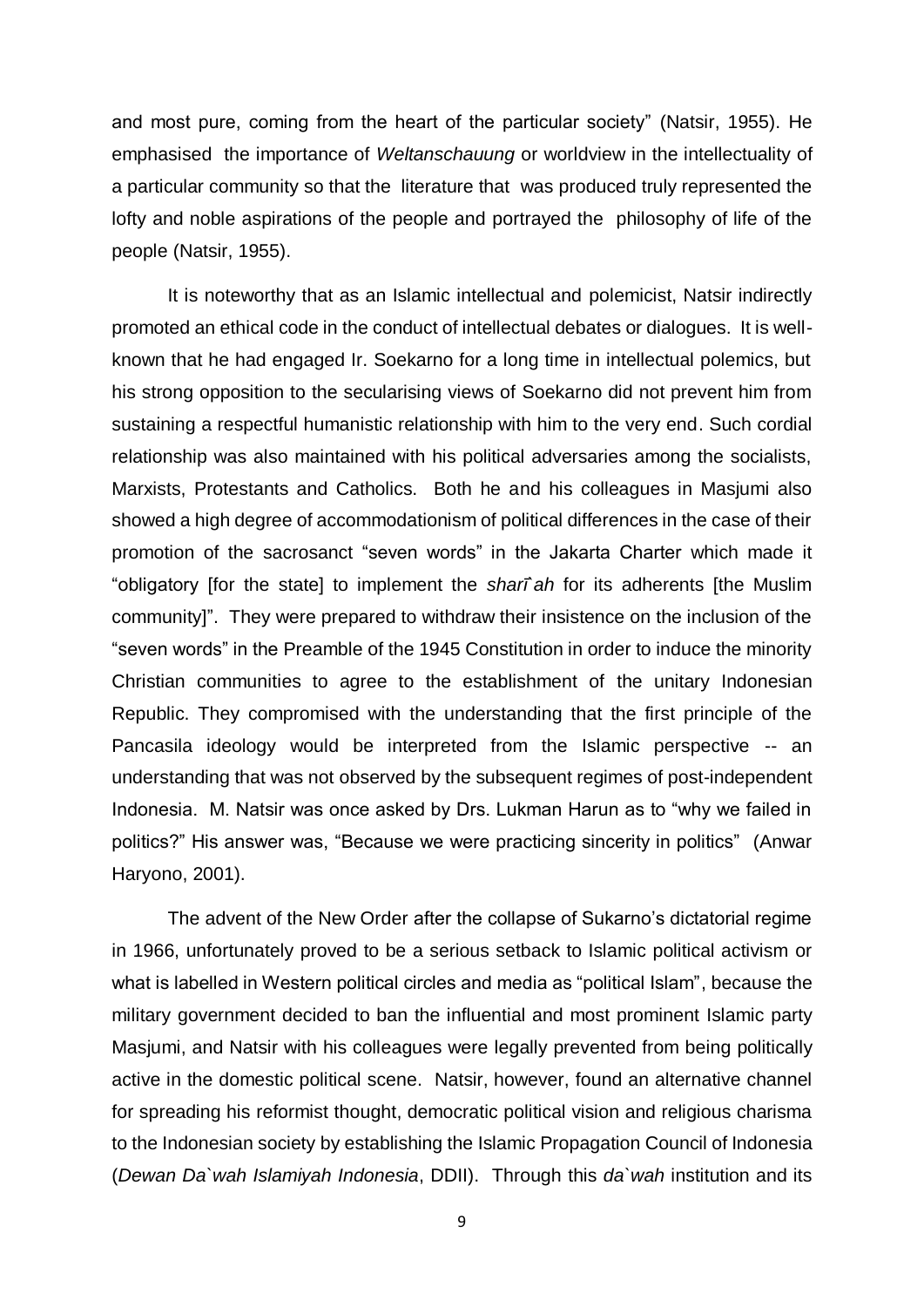branches throughout the archipelago, he and some of his colleagues in the defunct Masjumi Party, devoted the rest of their lives to the spread of the teachings of Islam and the development of Muslim communities throughout Indonesia. Through DDII, Pak Natsir channelled his intellectual, educational and social development energies to spread the holistic and comprehensive civilisational mission of Islam throughout Indonesia and forged new linkages with international Islamic movements in West Asia, South Asia and Southeast Asia. Pak Natsir used to explain his radical transformation from active politics to active Islamic religious propagation work by saying that "Before, we conducted *dakwah* through the channel of politics; now, we pursue politics through the channel of *dakwah*."

As a leader of Islamic *da`wah*, Pak Natsir was known and admired not only for his broad religious knowledge and wisdom but for his deep and profound spirituality and high moral standards which he developed since his younger days of socio-political struggle to become an essential and natural part of his humble and unassuming personality. One of the fundamental lessons he taught in his regular lectures to the would-be propagators (*muballighs* and *dā`is*) of Islam in the early years of the establishment of DDII was how Divine revelation guided the Divinely endowed *fiṭrah* , the original human nature which was inherently inclined towards the recognition of God as the Creator and Sustainer. In this particular lecture which had the sub-heading of "*Waḥy* is calling the *Fiṭrah* – The *Fiṭrah* needs *Waḥy*", Pak Natsir begins by saying that the responsibility of the Prophetic mission as well as that of the *muballighs* is to bring the *fiṭrah* of human beings to meet with Divine *waḥy*. The Qur'an directs the human mind (*`aql*) to recognise the Signs of God in the whole cosmos, nature and human beings to bring them closer to the Creator, the Wise and Compassionate Master and the Beneficient Sustainer. The Qur'an urges human beings to observe, to think, to understand, to contemplate and ponder upon the different manifestations of Divinity and His purpose so that they would be able to utilise the numerous God-given bounties in nature and in their own selves to fulfil their natural needs and fulfilment of their purpose of existence. Pak Natsir explains that *waḥy* does not oppose the senses or the intellect because they are the creation of the same God. Divine revelation guides the senses, the intellect and the spiritual hearts (*qulūb*) to undergo the process of reform (*islah*) and self-purification (*tazkiyah al-nafs*), to operate in harmony and in a balanced way with the Divine purpose and not to be misguided by the base desires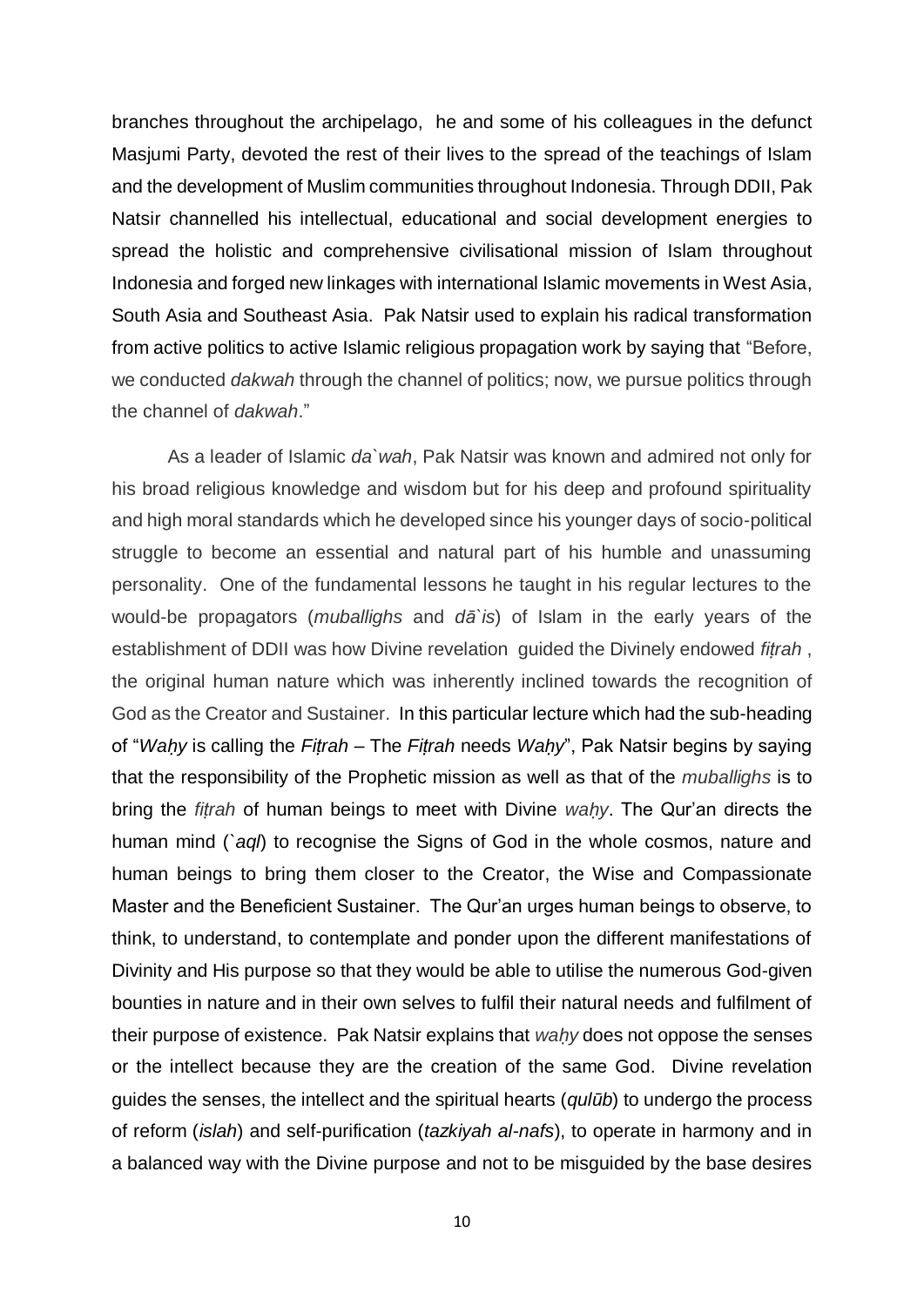(*hawā* and *nafs*) or autonomous reason (*akal merdeka*). That would lead to the spiritual and moral corruption (*al-fasād*) in the world (Q. *al-Rūm* 30: 41) whereas the ultimate purpose of Allah's creation of human beings and Jinns is to know and serve Him (Q. *al-Dhāriyāt* 51: 56). Pak Natsir explains how the fundamental doctrine of servitude (`*ubūdiyyah*) impacts upon all activities and vocations of human beings as Allah's obedient and sincere servants.

Unfortunately, many human beings choose not to take Divine revelation seriously and depend solely upon their autonomous reason and desires. The Qur'an says that "They (only) know the external realities of the life of this world, but they are heedless and unmindful of the Hereafter" (Q. *al-Rūm* 30: 7). It is therefore the duty of the *muballighs* to follow closely the footsteps of the Final Messenger of Allah (S.W.T.) to contribute authentically to the spiritual-moral reform and purification of human beings, to prevent them from the vice of intellectual pride and arrogance, to make them conscious of the Hereafter and strive hard in worldly life by combining *fikr* (reasoning) and *dhikr* (remembrance) of Allah (S.W.T.) (M. Natsir, 1980: 10-32).

Pak Natsir stresses the importance of the Muslim community to strike the right balance (*tawāzun*) between the needs of Muslims as individuals and as social beings since Islam requires Muslims to live as a collectivity of a united and strong Islamic brotherhood (*bunyān marṣūṣ)* and as an excellent universal community (*Khair Ummah* and *Ummah Wasaṭ* in *Q. al-Baqarah* 2: 143). The plurality of different tribes, ethnic groups or religious communities has to be accepted positively by Muslims as a Godgiven opportunity to know the others and cooperate in areas of common interest in the spirit of tolerance and mutual respect. (M. Natsir, 1980: 33-100). As for the systematic training and preparation of the *muballighs,* Pak Natsir stresses the crucial importance of developing their personalities and character by consistently emulating and internalising the personality traits and character of the Final Messenger (s.a.w.) and his close Companions. The *Muballigh*s' purity of creed, morality, ethics and sound understanding of Islamic *da`wah* are the key factors in the success of their *da`wah* efforts. While internalising and actualising the principle of "Truly my prayer, all my acts of worship, my living and my dying are (all) for Allah the Cherisher of the Worlds" (S.W.T.) (Q. *al-An`ām* 6: 162), the *dā`ī* is required to be equipped with different kinds of skills and knowledge, including sociology, psychology, anthropology and other relevant disciplines such as communications and command of languages. Pak Natsir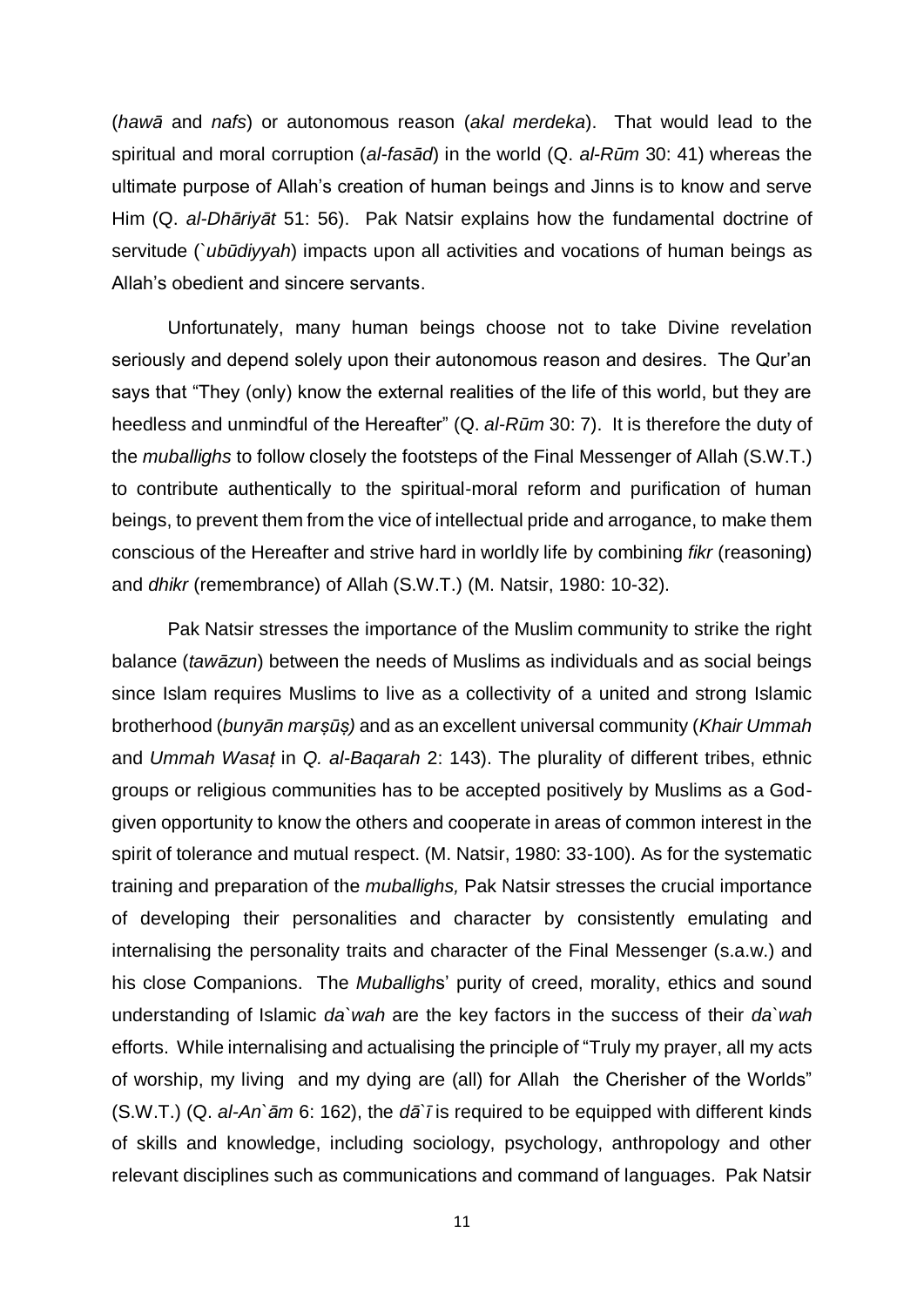describes the three additional categories in addition to *Fiqh al-da`wah* (understanding *da`wah*), namely, *Tafaqquh fi'd-Dīn* (deep understanding of religion)*, Tafaqquh fi'n-Nās* (deep understanding of human beings, peoples and societies), and *Tafaqquh fi'd-Dunyā al-Mutaṭawwirah* (deep understanding of the ever-changing world) (M. Natsir, 1980: 121-155). The strengthening of the spiritual fibre, ethical integrity and seeking greater proximity to Allah (S.W.T.), as the basis of God-fearing character of sincere servants of Allah (S.W.T.) are, nevertheless, the primary *conditio sine qua non* of the effective *Muballigh* which Pak Natsir himself exemplified. His extraordinary personality whose charismatic aura would naturally reach out to those who came close to him was undoubtedly another key factor in the positive development of Islamic *da`wah* and the DDII itself. When his blessed soul left this transient world in 1993, he left behind a most valuable spiritual-moral-intellectual legacy which needs to be studied, understood and perpetuated. His demise also caused a leadership vacuum in reformist Islamic thought and action in modern Indonesia which was not easily filled.

 Before the military regime of Suharto decided to tighten their control over the international relations of prominent Masjumi leaders years later, Pak Natsir was invited in 1967 to visit Jordan, Saudi Arabia, Malaysia (where he was conferred two honorary doctorates), Pakistan and Egypt and made his impact as a world leader of Islamic *da`wah*. He was appointed as the president of the World Muslim Congress based in Pakistan, as a founding member of the Muslim World League based in Riyadh, and as the leader of the World Council of Mosques. But as a consequence of the army's hostility towards Islamic reformism and politics and knowing the popularity of Natsir in the Muslim world, not only he was prevented from travelling overseas, but was denied any official recognition for his substantial and historic contributions to the new republic in the early years of Independence. However, after President Suharto resigned on 21 May 1998, after 31 years in office, thanks to the rising tide of the popular movement for democracy, Natsir's reputation regained its national and international impact so that by the time of the presidency of B.J. Habibie (third president from 1998-1999) and that of Susilo Bambang Yudhoyono (sixth president from 2004-2014), Pak Natsir's valuable contributions to and sacrifices for the well-being and reestablishment of Indonesian democracy imbued with ethical values and norms, were finally officially recognised. The former posthumously awarded Pak Natsir a national medal of Adi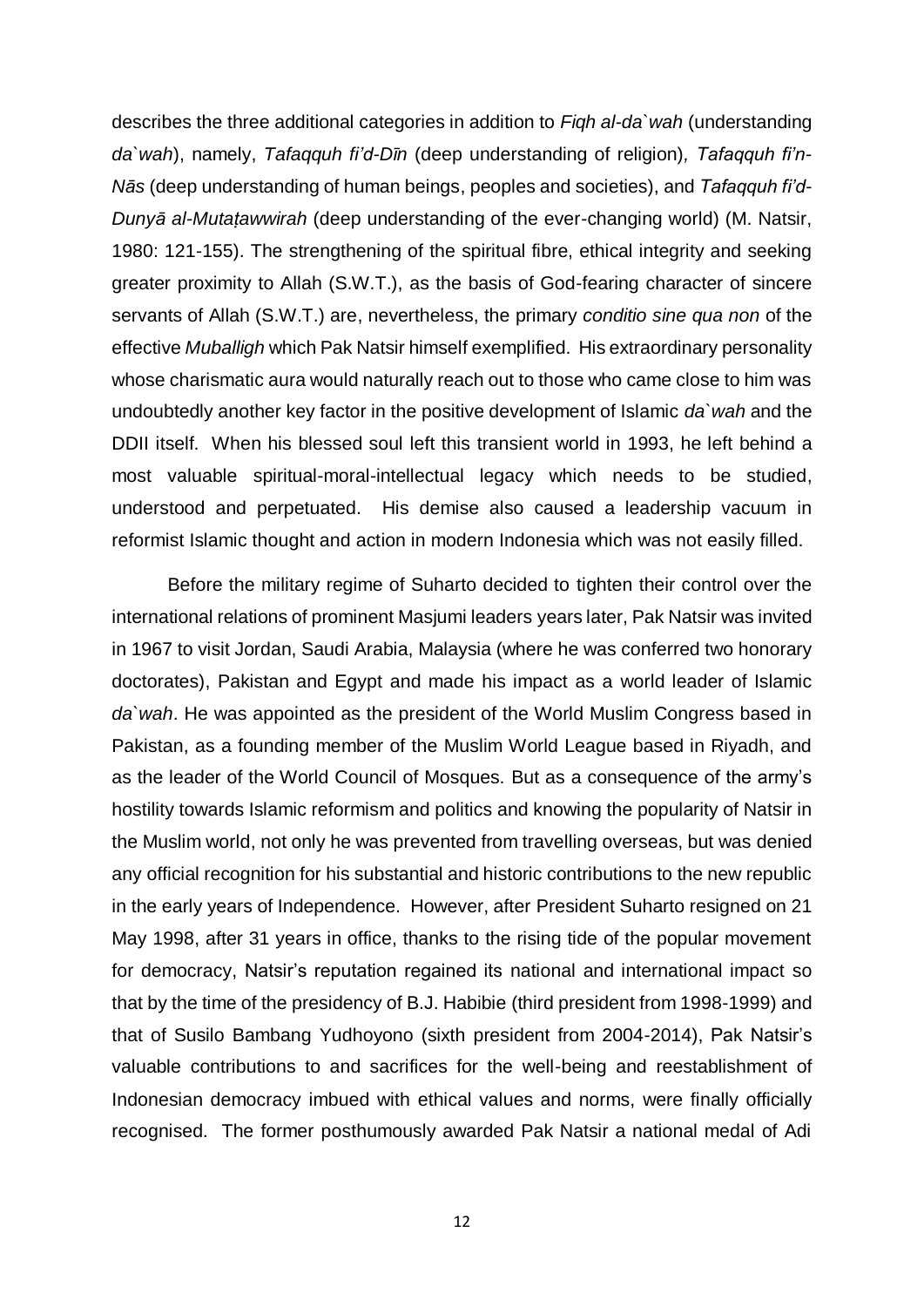Pradana in 1998, and the latter declared him a National Hero (*Pahlawan Nasional*) in 2008.

Pak Natsir is also remembered with great respect by Muslim and non-Muslim supporters of democratic and civilian-ruled Indonesia for being one of the fifty prominent signatories of the Petition of Fifty ("*Petisi Lima 50*") on 5th May 1980. It was a document read out in public which expressed the serious concern of many prominent Indonesian elites, including former army generals, intellectuals, educationists, Muslim religious leaders and Christian elites. Other than Natsir, three other former members of Masjumi also signed the petition. It was, in fact, an open and courageous nonviolent protest against what many people saw as President [Suharto'](https://en.wikipedia.org/wiki/Suharto)s abuse of the Pancasila state ideology to stifle political opponents; exonerate himself from any wrongdoings by invoking the Pancasila; continue to make arbitrary and unpopular political decisions; elevate the Armed Forces' oath above the Constitution, and to undermine the forthcoming general elections. President Suharto did not appreciate the petition and responded by cancelling the governments' permission to those who signed the petition to travel overseas.

His life as a Muslim leader of Indonesia spanned over four turbulent periods, the last being the post-New Order period of Reformation and Democracy. Although he passed away a few years after the triumph of Reformation which saw the rebirth of democracy, many of the intellectual and Muslim leaders of the Reformation movement were his political, intellectual and religious disciples, supporters and admirers. Many of the young leaders and intellectuals have been exposed to and influenced by the democratic ideas and Islamic cosmopolitanism of Pak Natsir.

## **CONCLUSION**

Pak Natsir was fortunate to witness the collapse of the New Order which had delayed the rebirth of democracy and the spread of reformist Islamic democratic and ethical politics which Pak Natsir preached, practiced, internalised in his personality and institutionalised in Masjumi. But due to declining health and the increasing complexities of Indonesian society, politics and culture, he was not able to provide the intellectual leadership that he once commanded. The growth of extremist radical Muslim activism, on the one hand, and the rise of Muslim liberal thought on the other hand, as two opposing and mutually exclusive trends in Indonesia in the beginning of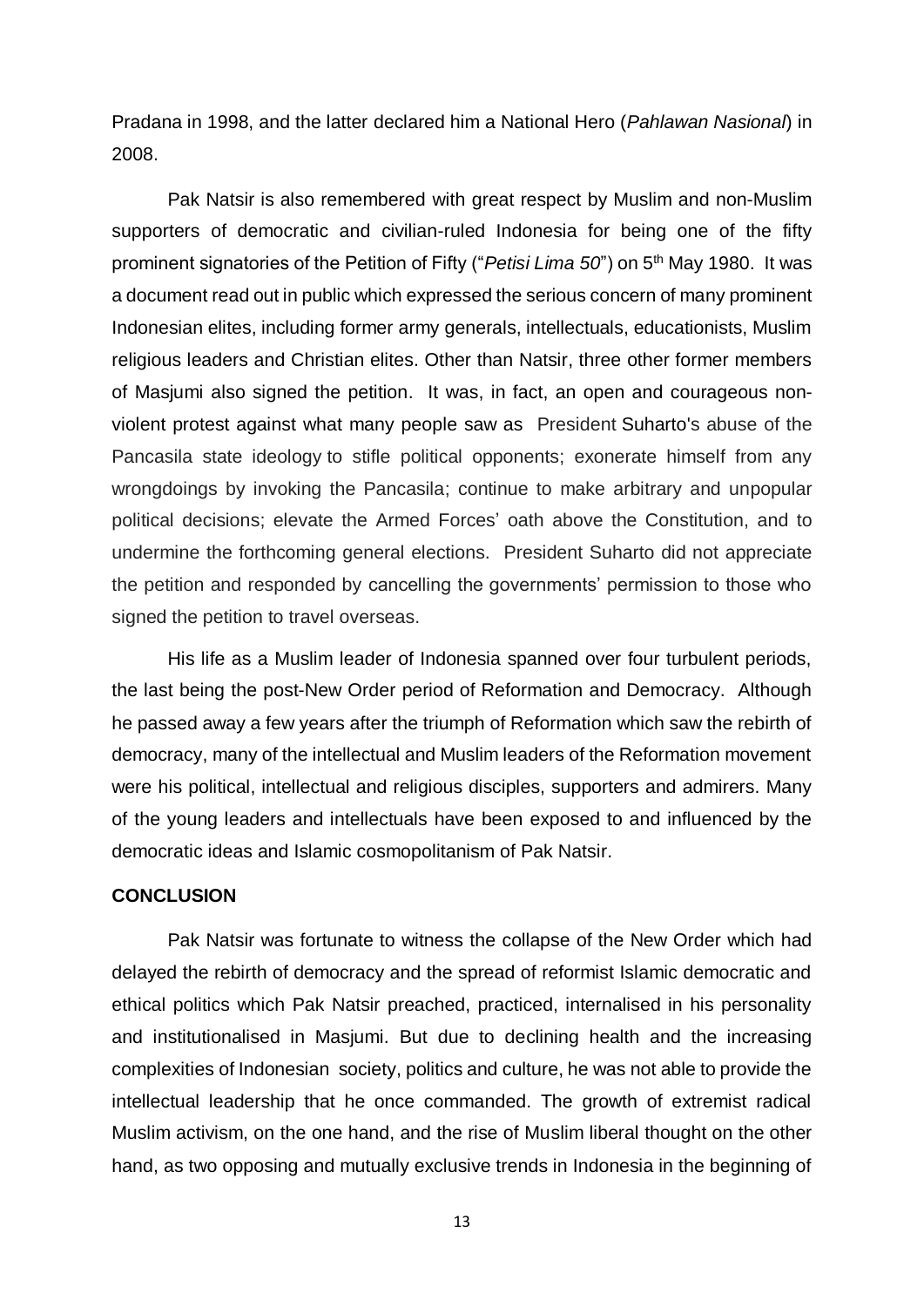the 21<sup>st</sup> century would have engaged Pak Natsir's mind and personality if he were to witness the advent of the new challenging scenarios in the Indonesia. In order to avoid falling into the traps of these two opposing Muslim tendencies of *Ifrāṭ* (excessiveness, immoderation, extremism) and *Tafrīt* (laxity, negligence, liberality) in the 21<sup>st</sup> century, it is crucial and urgent that the younger generation of Muslims learn from the past great leaders of the *ummah* in Indonesia, such as Pak Natsir as well as Buya Hamka and other exemplary exponents of the *wasaṭiyyah* (justice-excellence-balance)*, raḥmāniyyah* (compassionate, merciful), *insāniyyah* (humanity, humanitarianistic) and the *al-ḥanafiyyah al-samḥah* (original nature of tolerant and magnanimous monotheism) characteristics of Islam whereby Muslims live in peace, harmony and mutual respect with non-Muslim communities without compromising the fundamental principles of the Abrahamic faith.

Pak Natsir had spent his whole life in a long peaceful religio-political struggle which encompassed the whole dimensions of Islam as a spiritual meeting between God as such and Servants of God as such, as a religion of *fiṭrah*, and as a universal, holistic and virtuous civilisation which would lead the Republic of Indonesia to a greater destiny on earth (Yusuf Abdullah, 1978; Ajip, 1989; Endang dan Rais, 1988; Yusril, 1995). In today's world it would be difficult to find a Muslim religio-political leader who possesses intellectual brilliance with profound knowledge of Western and Islamic civilisations; political wisdom, ethics and probity; moral integrity of a high order; exceptional simplicity and humility; "extraordinarily modest and unpretentious" persona and, last but not least, a *qalb salīm* (sound spiritual heart) which was always in close proximity with his Master and Compassionate Nourisher and which loved Him and His Messenger (s.a.w.) above everything else. But Pak Natsir has bequeathed to the younger generation of Muslims in Indonesia and the Malay-Indonesian world his invaluable intellectual-ethical legacy which is still relevant to the pluralistic, multireligious and cosmopolitan Indonesian and Malaysian societies, and therefore should continue to be a major source of historical knowledge, intellectual inspiration and religious motivation for them to walk humbly in his blessed footsteps.

## **REFERENCES**

1. Adian Husaini (2005). *Islam Liberal, Pluralisme Agama & Diabolisme Intelektual*, Surabaya: Risalah Gusti.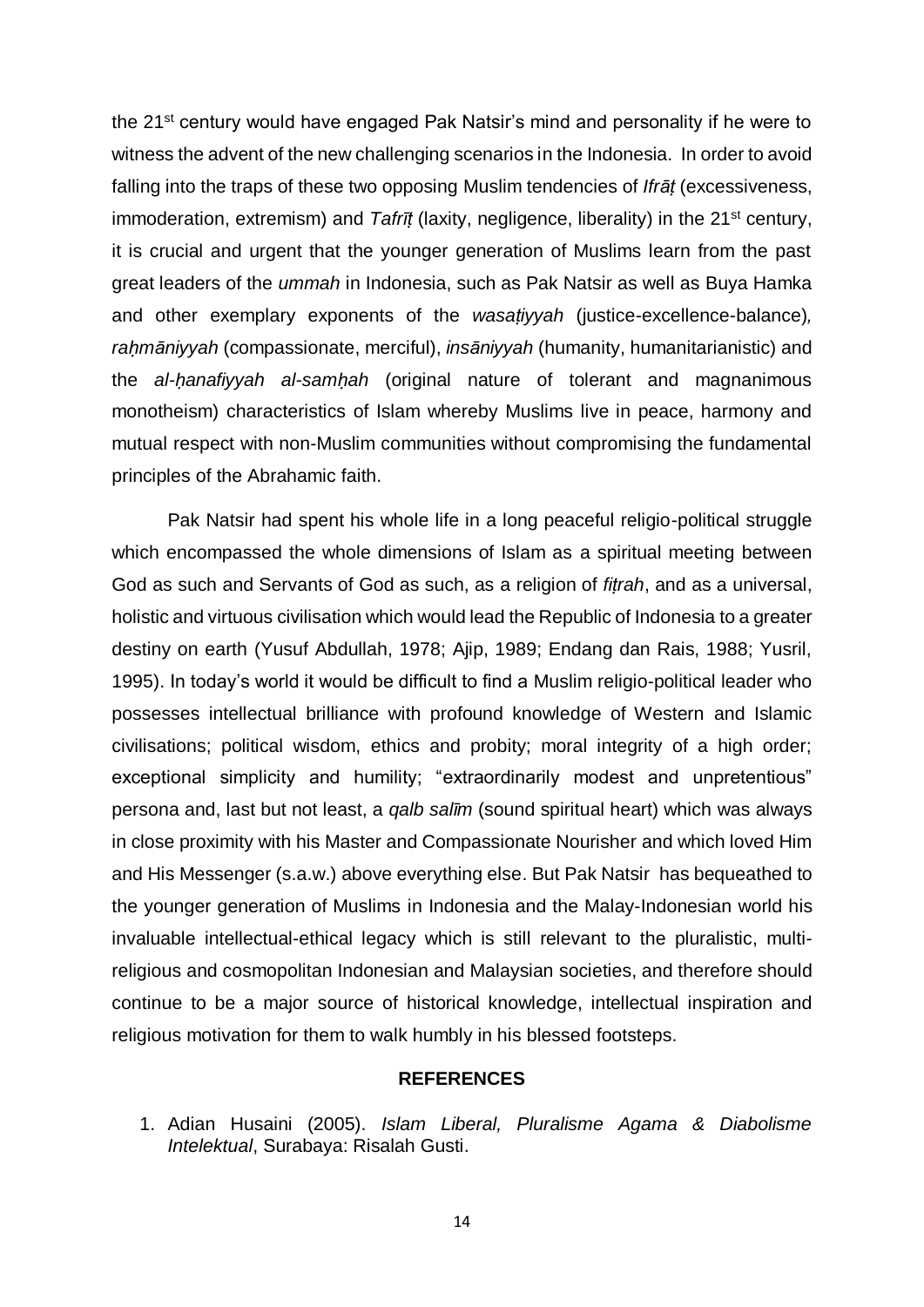- 2. Adian Husaini and Nuim Hidayat (2007). *Islam Liberal Sejarah, Konsepsi, Penyimpangan dan Jawabannya.* Jakarta: Gema Insani.
- 3. Adnan Buyung Nasution (1993). "Natsir Tidak Sektarian," in *Suara Masjid*, no. 221 (February, 1993).
- 4. Adnin Armas (2003). *Pengaruh Kristen, Orientalis Terhadap Islam Liberal, Dialog Interaktif dengan Aktivis Jaringan Islam Liberal*. Jakarta: Gema Insani Press.
- 5. Ahmad Ali Nurdin (2016). "Revisiting discourse on Islam and state relation in Indonesia: the view of Soekarno, Natsir and Nurcholish Madjid" in *Indonesian Journal of Islam and Muslim Societies*, Vol. 6, No. 1, 2016: 63-92, IAIN Salatiga, Indonesia.
- 6. Ahmad Suhelmi (2002). *Polemik Negara Islam: Soekarno versus Natsir*. Jakarta: Gema Insani Press.
- 7. Ajip Rosidi (1989). *Mohammad Natsir, Sebuah Biografi*. Jakarta: Umninda.
- 8. Anis Malik Thoha (2005). *Tren Pluralisme Agama: Tinjauan Kritis*. Jakarta: Perspektif.
- 9. Anwar Harjono (2001). *Pemikiran dan perjuangan Mohammad Natsir*. Jakarta: Perspektif.
- 10.Arkoun, Mohammed (1994). *Rethinking Islam Common Questions, Uncommon Answers*. UK: Westview Press.
- 11.Barton, Greg (1995). *Gagasan Islam Liberal Di Indonesia: Pemikiran Neo-Modernisme Nurcholish Madjid, Djohan Effendi, Ahmad Wahib dan Abdurrahman Wahid*., Jakarta: Paramadina, Pustaka Antara, Yayasan Adikarya, IKAPI and The Ford Foundation
- 12.Deliar Noer (1987). *Partai Islam di Pentas National*. Jakarta: Pustaka Utama Grafiti.
- 13.Deliar Noer (1973) *The Modernist Muslim Movement in Indonesia 1900-1942*. Singapore: Oxford University Press, p. 325.
- 14.Endang Saefudin Anshari (1979).*The Jakarta Charter of June 1945*., Kuala Lumpur: ABIM.
- 15.Endang Saifuddin Anshari and M. Amien Rais (1988). *Pak Natsir 80 Tahun: Pandangan dan Penilaian Generasi Muda*. Buku Pertama. Jakarta: Media Dakwah.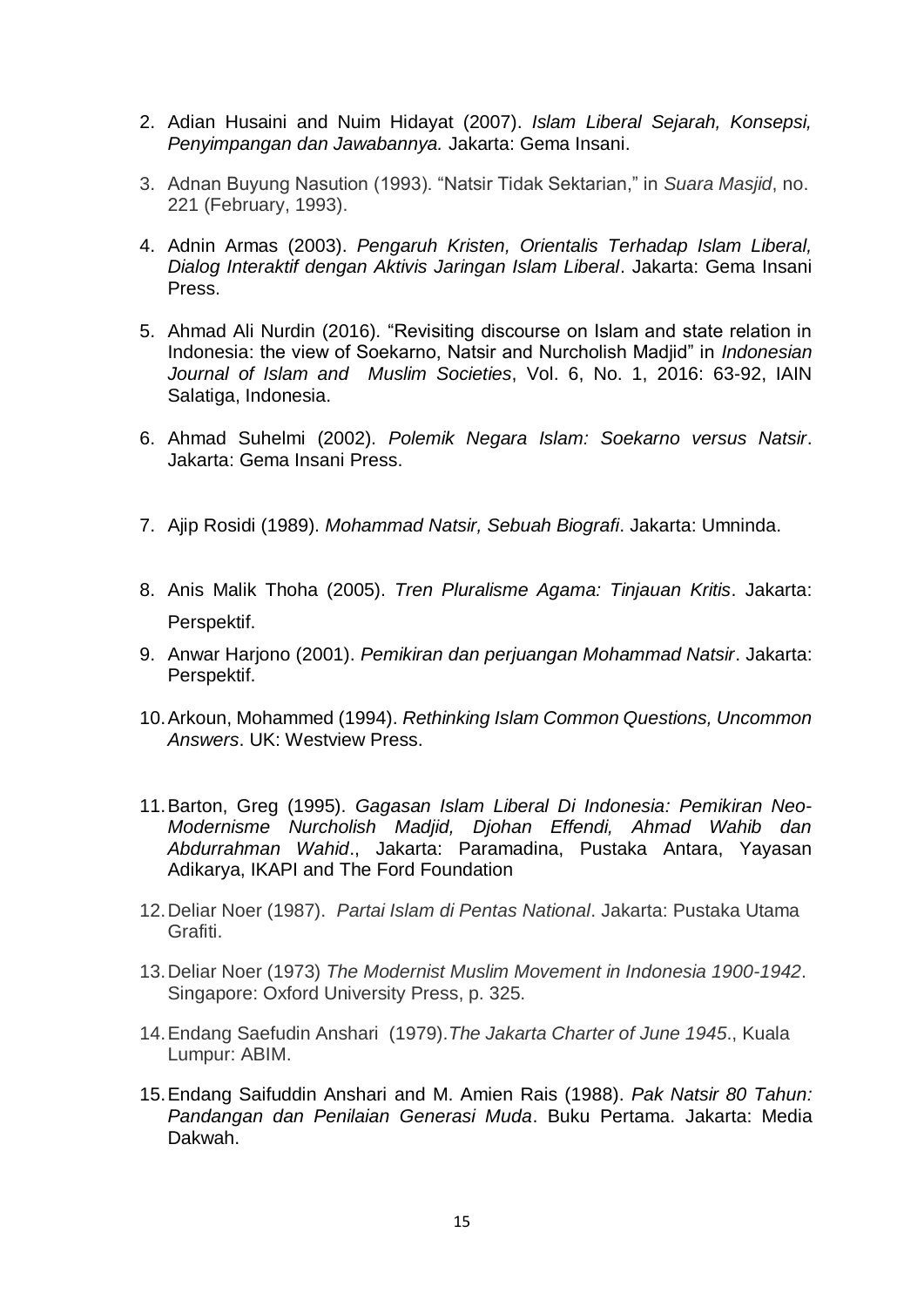- 16.Federspiel, H. M. (2001). *Persatuan Islam: Islamic Reform in 20th Century Indonesia*. Modern Indonesia Project, Ithaca, New York: Cornell University.
- 17.HAMKA (1967).*Pandangan Hidup Muslim*, Cetakan Pertama. Kota Bharu, Kelantan: Pustaka Aman Press Sdn. Bhd.
- 18.Hartono Ahmad Jaiz. (2005). *Menangkal Bahaya JIL dan FLA*. Jakarta: Pustaka Al-Kautsar.
- 19.Iqbal, Muhammad (1968). *The Reconstruction of Religious Thought In Islam*. Lahore: SH. Muhammad Ashraf.
- 20.Kahin, Mc.T George (1993). "In Memoriam: Mohammad Natsir (1907-1993)," in *Indonesia*. No. 56 (October 1993) pp. 159-160.
- 21.Liddle, W.D.. (1996). "Media Dakwah Scripturalism: One Form of Islamic Political Thought and Action in New Order Indonesia" in Mark R. Woodward (Ed.). *Towards a New Paradigm Recent Developments in Indonesian Islamic Thought*. Arizona: Arizona State University Press.
- 22.Luthfi Assyaukanie (2002). *Wajah Liberal Islam di Indonesia*. Jakarta: Jaringan Liberal Islam.
- 23.Luthfi Assyaukanie (2004). "Democracy and the Islamic State: Muslim Arguments for Political Change in Indonesia", *The Copenhagen Journal of Asian Studies* 20, 2004, 34 in Ahmad Ali Nurdin, "Revisiting discourse on Islam and state relation in Indonesia: the view of Soekarno, Natsir and Nurcholish Madjid" in *Indonesian Journal of Islam and Muslim Societies* Vol. 6, no.1 (2016), pp. 63-92, doi : 10.18326/ijims.v6i1.63-92).
- 24.M. Natsir (1936). "Islam dan Kebudayaan," in *Pedoman Masyarakat* (June, 1936).
- 25.M. Natsir (1954). *Islam Sebagai Ideologi*. Jakarta: Pustaka Aida.
- 26.M. Natsir 1954). "Some Observations Concerning the Role of Islam in National and International Affairs" Ithaca: Cornell University Press.
- 27.M. Natsir (1955). *Capita Selecta*. 3rd Ed. Jakarta: Bulan Bintang, 1973.
- 28.M. Natsir (1957). *Capita Selecta* II. Jakarta: Pustaka Pendis.M.
- 29.M.Natsir (1957). *Islam sebagai Dasar Negara*. Bandung: Pimpinan Fraksi Masyumi dalam Konstituante.
- 30. M. Natsir (1968). *Persatuan Agama Dengan Negara: M. Natsir Versus Sukarno.,* Padang: Yayasan Pendidikan Islam.